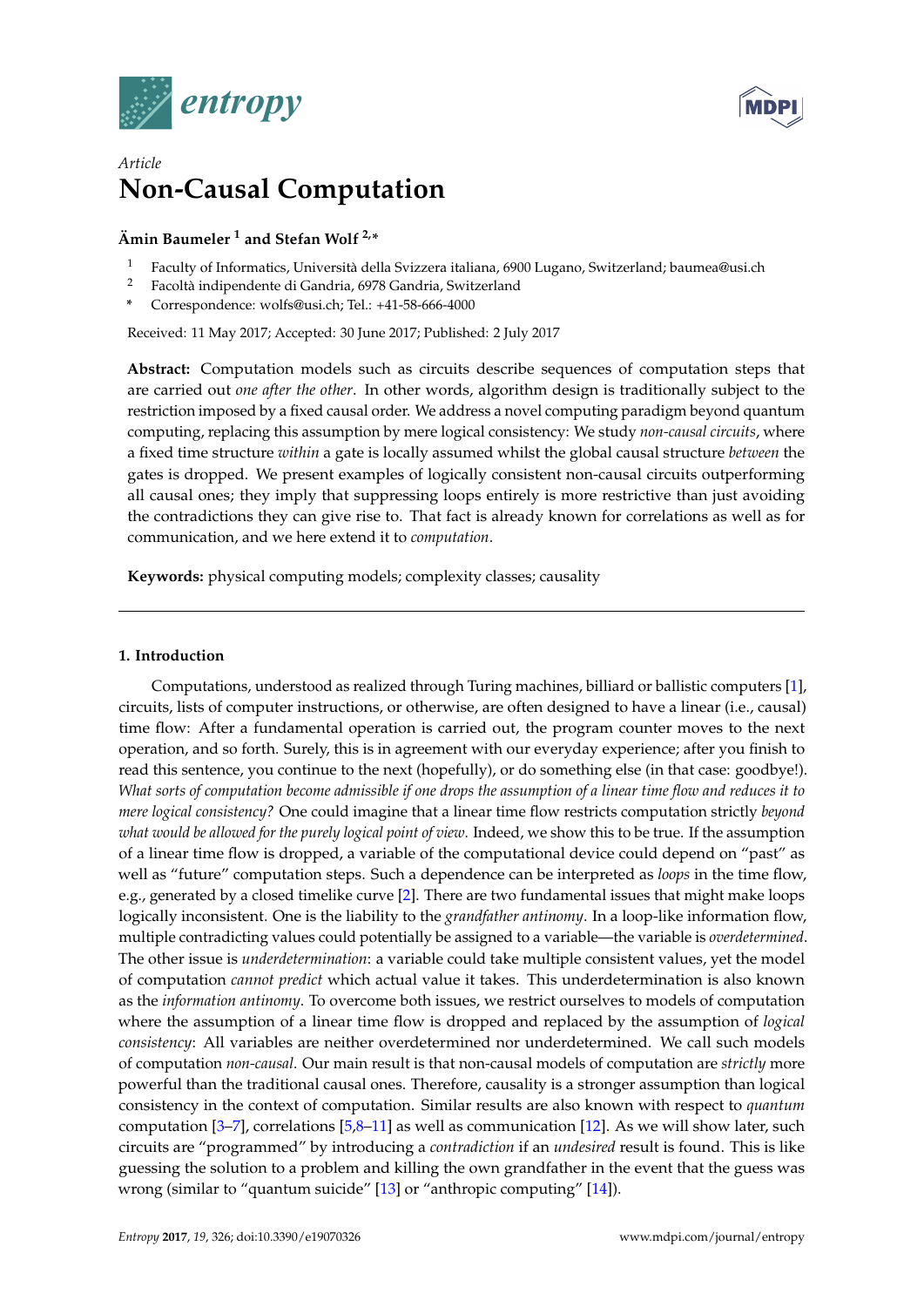The article is structured as follows. First, we discuss the assumption of logical consistency in more depth, then we describe a non-causal circuit model of computation and give a few examples of problems that can be solved more efficiently. We continue by describing other non-causal models of computations: the non-causal Turing machine and non-causal billiard computer. We conclude by showing how to efficiently find a satisfying assignment to a SAT formula if the number of satisfying assignments is *previously known*.

#### **2. Logical Consistency**

<span id="page-1-0"></span>Let *ρ<sup>t</sup>* be the ensemble of all variables (also called *state*) of a computational model at a time *t*. In general,  $\rho_t$  depends on  $\rho_{t-1}$ ,  $\rho_{t-2}$ , ... Without loss of generality, assume that  $\rho_t$  depends on  $\rho_{t-1}$ only (i.e., the computation is described by a Markov chain). These dependencies are depicted in Figure [1a](#page-1-0). In a non-causal model, however, the values that are assigned to the variables at time *t* could in principle depend on "future" time-steps; e.g., the assignment  $\rho_0$  could depend on  $\rho_m$ , which results in a Markovian "bracelet" or circle (see Figure [1b](#page-1-0)).



**Figure 1.** Causal and non-causal computation. The arrows point in the direction of computation. (**a**) The values that are assigned to the variables of a computational model at time *t* depend on  $\rho_{t-1}$ . (**b**) Cyclic dependencies of the values that are assigned to the variables at different steps during the computation.

A computational model is *not overdetermined* if and only if the values that are assigned to the variables do not contradict each other. This is equivalent to the existence of a fixed point [\[15\]](#page-8-8) of the Markov chain that results from cutting the "bracelet" at an arbitrary position (see Figure [1b](#page-1-0)). Let *f* be a function that describes the behaviour of this Markov chain. Then, the computational model *is not overdetermined* if and only if  $\exists x : f(x) = x$ .

A computational model is *not underdetermined* if and only if there exists at most one fixed point [\[15\]](#page-8-8):

$$
|\{x \mid x = f(x)\}| \le 1.
$$

Logical consistency is identified [\[15\]](#page-8-8) with no overdetermination and no underdetermination; i.e., the existence of a *unique* fixed point:

$$
\exists!x:f(x)=x.
$$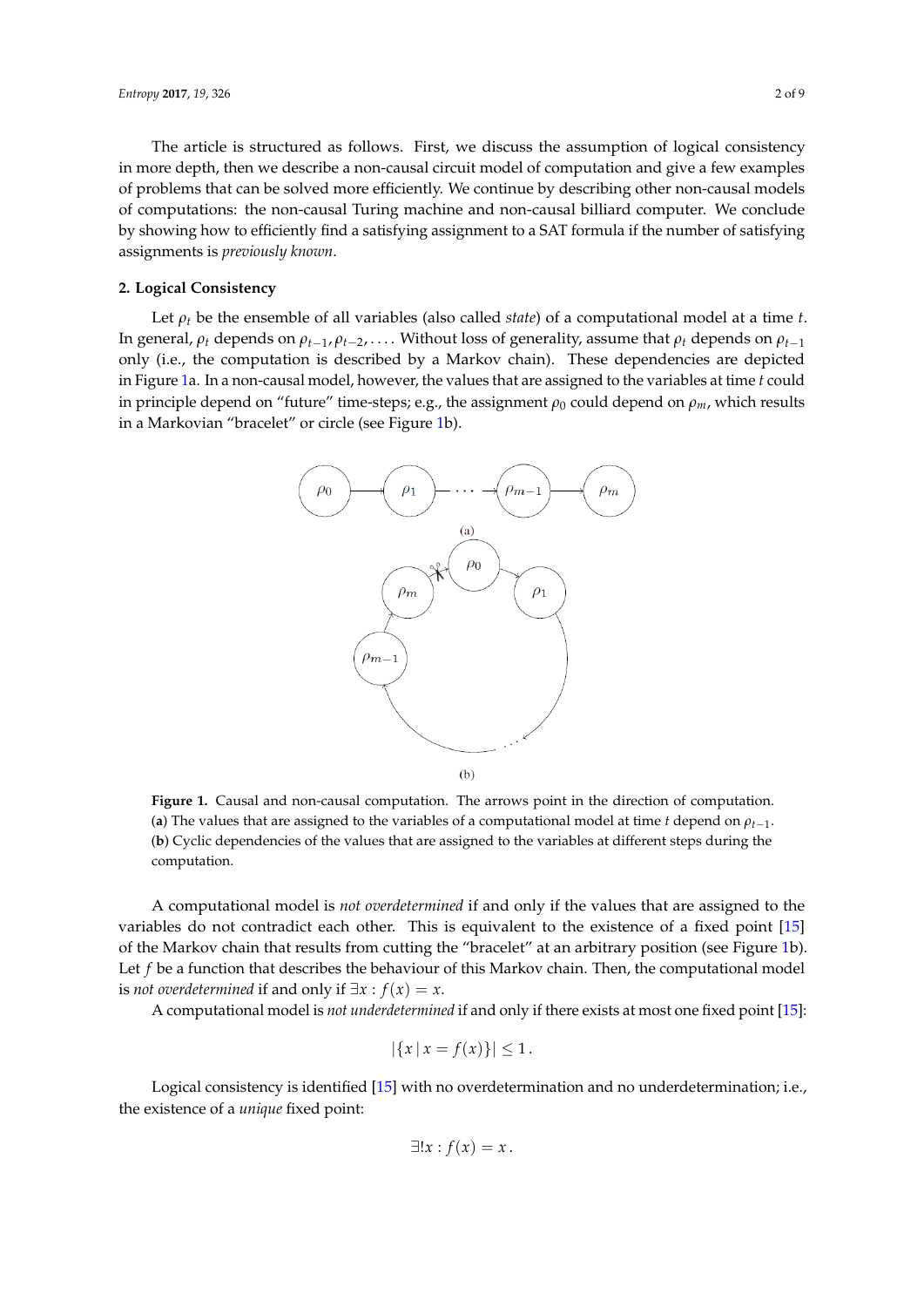#### **3. Non-Causal Circuit Model**

A circuit consists of gates that are interconnected with wires. In the traditional circuit model, back-connections (i.e., a cyclic path through a graph where gates are identified with nodes and wires are identified with edges) are either forbidden or interpreted as *feedback* channels. An example of a feedback channel is an autopilot system in an aircraft that, depending on the measured altitude, adjusts the rudder and the power setting to maintain the desired altitude, at the same time avoiding a stall. Here, we interpret back-connections or loops differently. Whilst in the above scenario the feedback gets introduced at a *later* point in the computation, the back-action in a non-causal circuit effects the system at an *earlier* point. Such a back-action can be interpreted as acting into the past. Another interpretation is that every gate has its own time (clock), but no global time is assumed—this interpretation stems from the studies of correlations without causal order [\[5,](#page-8-2)[8\]](#page-8-3). Such an interpretation might be more pleasing: Here, "earlier" is understood *logically*, and the assumption of a global causal order is simply replaced by logical consistency.

<span id="page-2-0"></span>A *non-causal* circuit consists of gates that can be interconnected arbitrarily by wires, as long as the circuit as a whole remains logically consistent. An example of a circuit that is overdetermined and an example of a circuit that leads to the information antinomy (under-determined) are given in Figure [2.](#page-2-0)



**Figure 2.** (**a**) Overdetermined circuit: The bit 0 is mapped to 1 and vice versa; i.e., there is no consistent assignment of a value that travels on the wire. (**b**) Information antinomy: Both 0 and 1 could potentially travel on the wire, yet the circuit does *not specify* which.

We model a gate *G* by a Markov matrix *G* with 0–1 entries. Without loss of generality, assume that the input and output dimensions of a gate are equal. The Markov matrix of the ID gate on a single bit (see Figure [2b](#page-2-0)) is

$$
1 = \begin{pmatrix} 1 & 0 \\ 0 & 1 \end{pmatrix},
$$

and the Markov matrix of the NOT gate on a single bit (see Figure [2a](#page-2-0)) is

$$
\hat{N} = \begin{pmatrix} 0 & 1 \\ 1 & 0 \end{pmatrix} \, .
$$

Values are modeled by vectors; e.g., in a binary setting, the value  $0$  is represented by the vector  $(1,0)^T$  and the value 1 is represented by the vector  $(0,1)^T$ . In general, an *n*-dimensional variable with value *i* is modeled by the *n*-dimensional vector *i* with a 1 at position *i*, and where all other entries are 0. A gate is applied to a value via the matrix-vector multiplication; i.e., the output of *G* on input *a* is  $x = \hat{G}a$ . Let *F* and *G* be two gates. The Markov matrix of the parallel composition of both gates is *F*ˆ ⊗ *G*ˆ. They are composed sequentially with a wire that takes the *d*-dimensional output of *F* and forwards it as input to *G*. By this, we obtain a new gate  $H = G \circ F$  which represents the sequential composition. The sequentially composed gate is

$$
\hat{H} = \sum_{v=0}^{d-1} \hat{G} v v^T \hat{F} = \hat{G} \hat{F}.
$$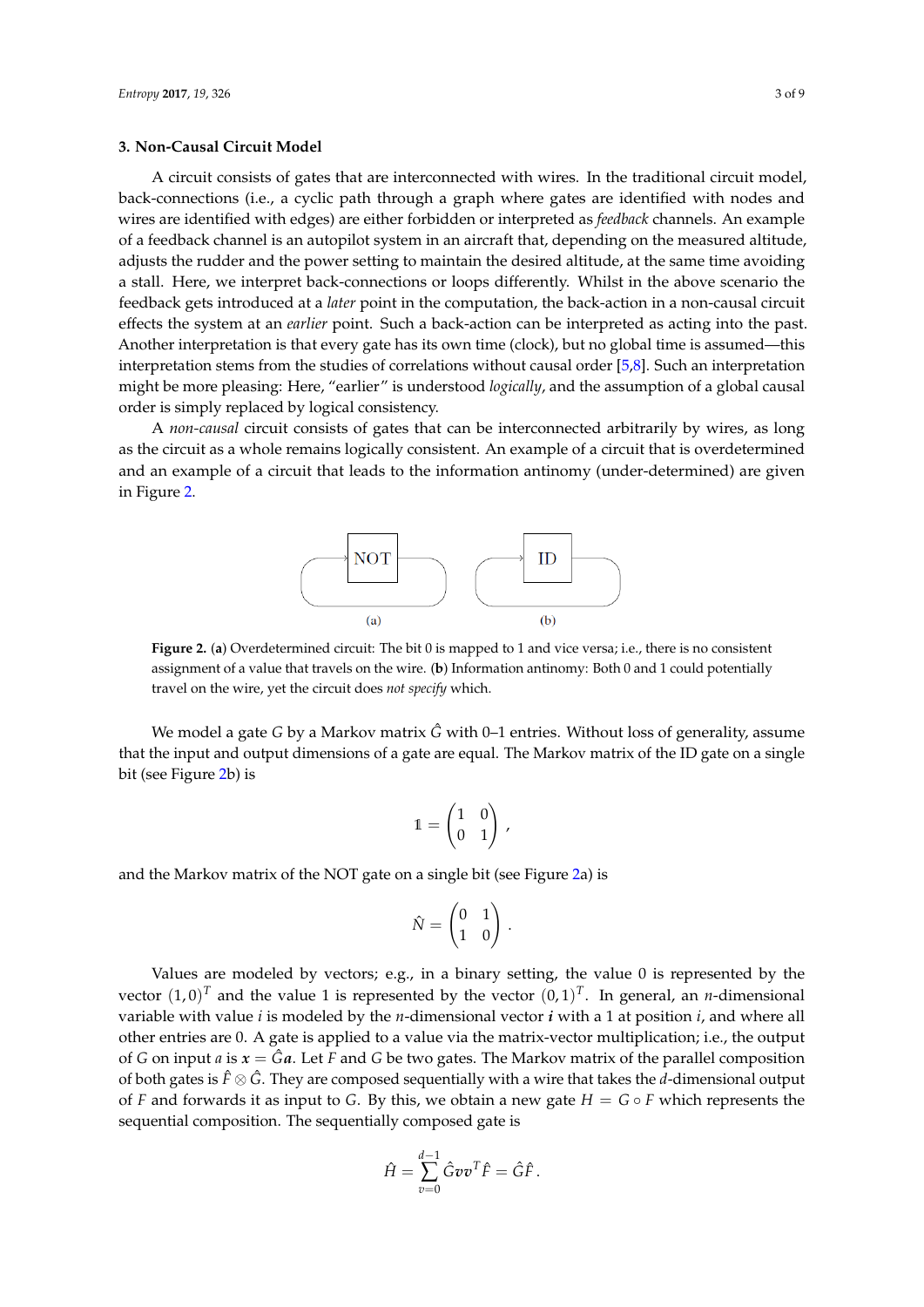By using these rules of composition, a *causal* circuit can always be modeled by a single gate. A *closed* circuit is a circuit where all wires are connected to gates on both sides. Let *H* be the gate that describes the composition of all gates for a given causal circuit. We can transform any such circuit into a closed non-causal circuit by connecting all outputs from *H* with all inputs to *H*. A *logically consistent* closed circuit is thus a circuit where a *unique* assignment of a value *c* to the looping wire exists:

<span id="page-3-0"></span>
$$
c = \hat{H}c \Longleftrightarrow c^T \hat{H}c = 1. \tag{1}
$$

In other words, the described closed circuit is logically consistent if and only if the diagonal of  $\hat{H}$  consists of 0's with a single 1. The position of the 1-entry represents the fixed point and the value *c* on the looping wire. Note that for a given closed circuit, the gate *H* is not unique, but might depend on where the "cut" is introduced. An *open* circuit is a circuit where some wires are not connected to a gate on one side. Thus, such a circuit has either an input *a*, an output *x*, or both. A logically consistent open circuit, therefore, is a circuit where for *any choice* of input *a*, a *unique* assignment of a value *c* to the looping wire and to the output *x* exists, such that

$$
(x\otimes c)^T\hat{H}(a\otimes c)=1,
$$

where the second output from *H* is looped to the second input to *H*.

Let *c<sup>a</sup>* be the value on the looping wire of a logically consistent open circuit C with input *a*. We can transform C into a family  $\{C_i\}_{0 \leq i \leq d}$  of logically consistent *closed* circuits such that the value on the same looping wire of  $C_i$  is  $c_i$ . The circuit  $C_i$  is constructed by attaching the gate

$$
\hat{D}_i = \sum_{v=0}^{d-1} i^T v
$$

to the input and output wires of C (see Figure [3a](#page-4-0),b). The gate  $D_i$  unconditionally outputs the value *i*.

There is an ambiguity on which wires are regarded as "looping". We show that two different representations  $H$  and  $H'$  of the same closed non-causal circuit  $C$  yield the same computation (the difference between  $H$  and  $H'$  is the identification of the looping wires). Different  $H$  and  $H'$ that represent the *same* non-causal circuit C can be written as  $H = Q \circ R$  and  $H' = R \circ Q$ . For *H*, the looping wires are those that exit *Q* and enter *R*, and for *H'*, vice versa. From Equation [\(1\)](#page-3-0), we have

$$
\exists !c : c^T \hat{H}c = c^T \hat{Q} \hat{R}c = c^T \hat{Q} \left(\sum_e e^T\right) \hat{R}c = 1.
$$

Since *R* is deterministic, the value of *e* is uniquely determined. Thus, we obtain

$$
\exists!c: c^T\hat{Q}e_*e_*^T\hat{R}c=1,
$$

where *e*∗ is the specific value on the wire exiting *R* and entering *Q*. Conversely,

$$
\exists!e': e'^T \hat{H}'e' = e'^T \hat{R} \hat{Q}e'
$$

$$
= e'^T \hat{R} \left( \sum_{c'} c' c'^T \right) \hat{Q}e'
$$

$$
= e'^T \hat{R} c'_* c'^T_* \hat{Q}e' = 1,
$$

holds. The only way *H* and *H'* each have a *unique* fixed point is with the identification  $e_* = e'$ . Therefore, both representations  $H$  and  $H'$  assign the same values to the wires. By the above translation from *open* to *closed* circuits, we see that the same reasoning can be applied to open circuits.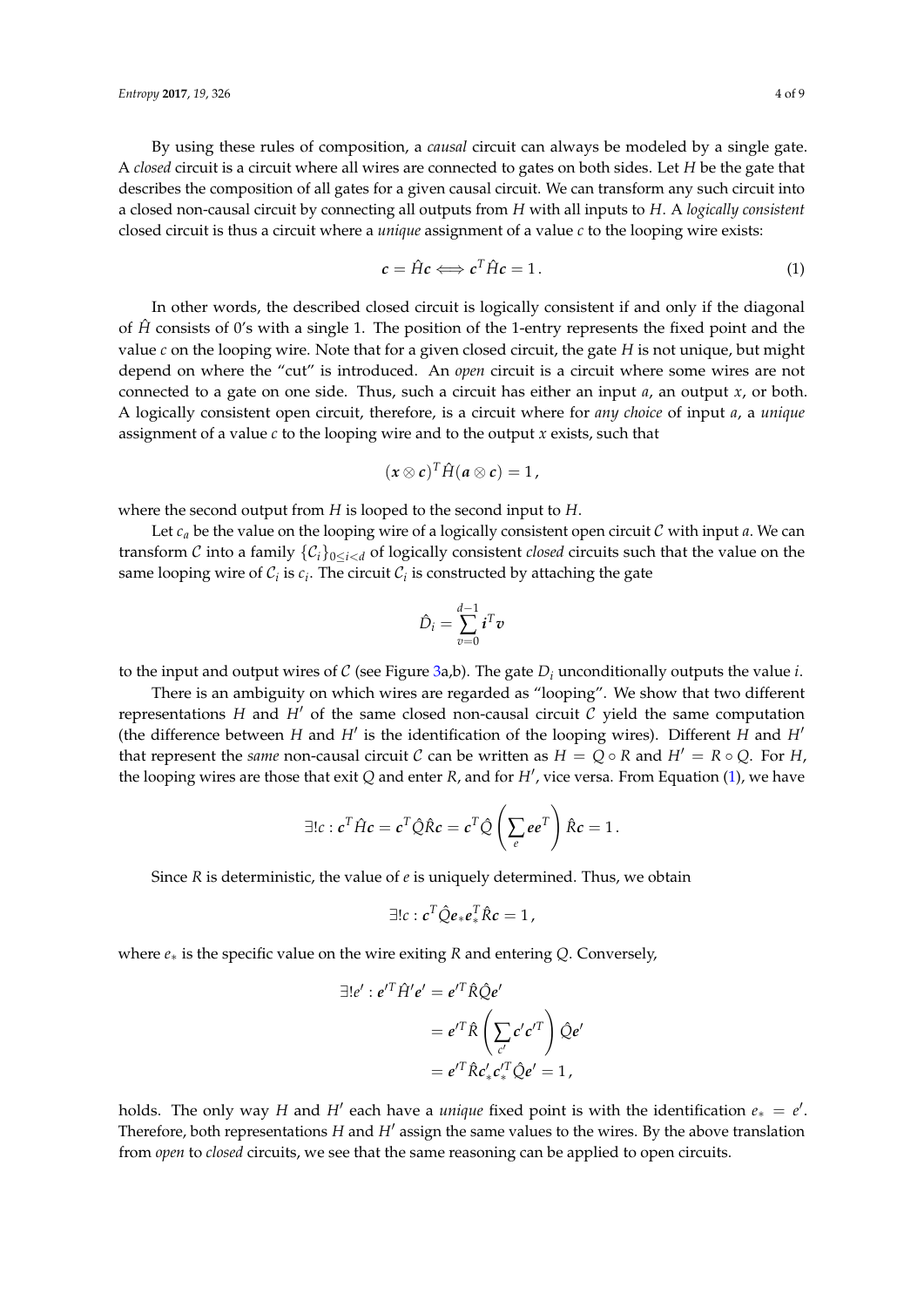<span id="page-4-0"></span>

**Figure 3.** (a) Open circuit C with input *a*. (b) Closed circuit  $C_i$  with  $a = i \rightarrow c_a = c_i$ . (c) The big box represents a non-causal comb (note that combs obey causality; the higher-order transformations described here are equivalent to combs, yet where the causality assumption is dropped) that transforms a gate  $(H')$  to a new gate, the composition.

Above, we considered *deterministic* Markov processes. It is natural to extend this model to probabilistic processes (i.e., stochastic matrices). The logical consistency condition in that case—as studied in Ref. [\[15\]](#page-8-8)—is

<span id="page-4-1"></span>
$$
\operatorname{Tr} \hat{H} = 1, \tag{2}
$$

$$
\forall i, j : \hat{H}_{i,j} \ge 0,
$$

that is, the diagonal of  $\hat{H}$  consists of non-negative numbers (probabilities) that add up to 1. Equation [\(2\)](#page-4-1) can be interpreted as "the average number of fixed points is 1". To see this, we decompose *H* as a convex combination of *deterministic* matrices

$$
\hat{H}=\sum_i p_i \hat{H}_i\,,
$$

where for all  $i$ ,  $\hat{H}_i$  is deterministic. Then, Equation [\(2\)](#page-4-1) states

$$
\text{Tr}\,\hat{H}=\sum_i p_i\,\text{Tr}\,\hat{H}_i=1\,.
$$

For an arbitrary deterministic matrix  $\hat{D}$ , the expression Tr  $\hat{D}$  represents the *number* of fixed points, with which we arrive at the stated interpretation.

An open non-causal circuit can be represented by a non-causal comb [\[5\]](#page-8-2) *G* which is a higher-order transformation—*G* transforms the gate *H'* to a new gate (see Figure [3c](#page-4-0)). The non-causal comb *G*, for instance, could connect the output from  $H'$  with the input of  $H'$ , as long as the composition remains logically consistent.

#### **4. Computational Advantage**

The logical consistency requirement forces the value on a looping wire to be the unique fixed point of the transformation. This can be exploited for *finding fixed points* of a black box, which yields an advantage in higher-order computation. Suppose we are given a black box *B* that takes (produces)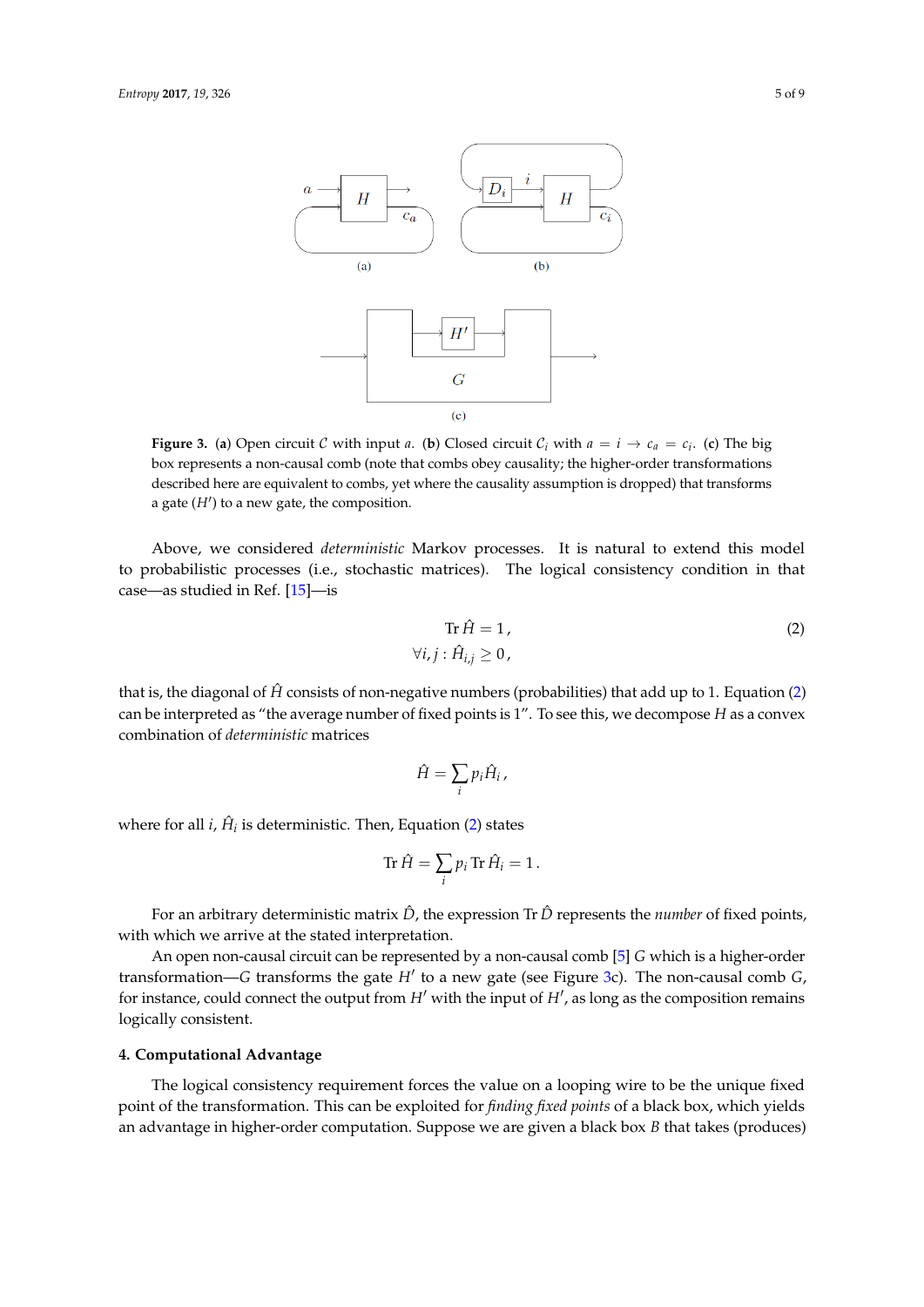a *d*-dimensional input (output) and has a *unique* fixed point *x* previously unknown to us. As a Markov matrix, *B* is

$$
\hat{B} = \sum_{i=0}^{d-1} e_i i^T, \text{ with } |\{i | e_i = i\}| = 1.
$$

Our task is to find the fixed point *x* in as few queries as possible. If we solve this task with a causal circuit, then, in the worst case, *d* − 1 queries are needed. In contrast, with a non-causal circuit, a *single* query suffices. The reason for this is that the black box is queried with the fixed point only. Any other query would lead to a logical contradiction, and therefore does not occur. For that purpose, we just connect the output of *B* with the input of *B* and use a second wire to read out the value (see Figure [4a](#page-6-0)). This circuit is logically consistent because

$$
\forall a, \exists!c, x: (x \otimes c)^T \hat{C} (1 \otimes \hat{B}) (a \otimes c)
$$
  
=  $(x \otimes c)^T \hat{C} (a \otimes \hat{B} c) = 1$ ,

where  $\hat{C}$  is the CNOT gate and 1 is the identity. However, this construction only works if *B* has a *unique* fixed point. Suppose *B*<sup>2</sup> has *two* fixed points. In that case, the circuit from Figure [4b](#page-6-0) can be used to find both fixed points with two queries. In addition to short-cutting the black boxes, we need to introduce a gate *G* that ensures a *unique* fixed point of the whole circuit. The gate *G* works in the following way:

$$
\hat{G} = \sum_{e,c-a
$$

where *e* is binary,  $\bar{e} = e \oplus 1$ , the addition is carried out modulo 2, and 0 is a 2-dimensional vector representing the value 0. In words, if the value *c* on the upper wire is less than the value on the lower wire *c'*, and *e* is 0, then we get a fixed point on the third wire of *G* (variable *e* in Figure [4b](#page-6-0)). Otherwise, the bit on the third wire gets flipped—no fixed point. This guarantees that all loops together have a *unique* fixed point. Ironically, the gate *G* suppresses certain fixed points on the previous loops by introducing a logical *inconsistency* at a later point in the circuit. This resembles "anthropic computing" [\[14\]](#page-8-7), where one guesses the solution to a problem and commits suicide if the guess was wrong—a recipe to solve NP-complete problems in the relative-state interpretation of quantum mechanics [\[16\]](#page-8-9) and where consciousness follows only those branches where the programmer remains alive. Such a construction can be used to find the fixed points of a black box with a *few* fixed points and where the number of fixed points is *known*. For a large number *n* of fixed points (e.g.,  $n = d/2$ ), we can use the probabilistic approach to non-causal circuits. Let  $B<sub>n</sub>$  be a black box with *n* fixed points and input and output spaces of dimension *d*. The Markov matrix of *B<sup>n</sup>* is

$$
\hat{B}_n = \sum_{i=0}^{d-1} e_i i^T, \text{ with } |\{i | e_i = i\}| = n.
$$

We construct a randomized gate where the average number of fixed points is one:

$$
\hat{B}' = \frac{1}{n}\hat{B}_n + \frac{n-1}{n}\hat{N},
$$

with

$$
\hat{N} = \sum_{i=0}^{n-1} \overline{i}i^T, \quad \overline{i} = i \oplus 1.
$$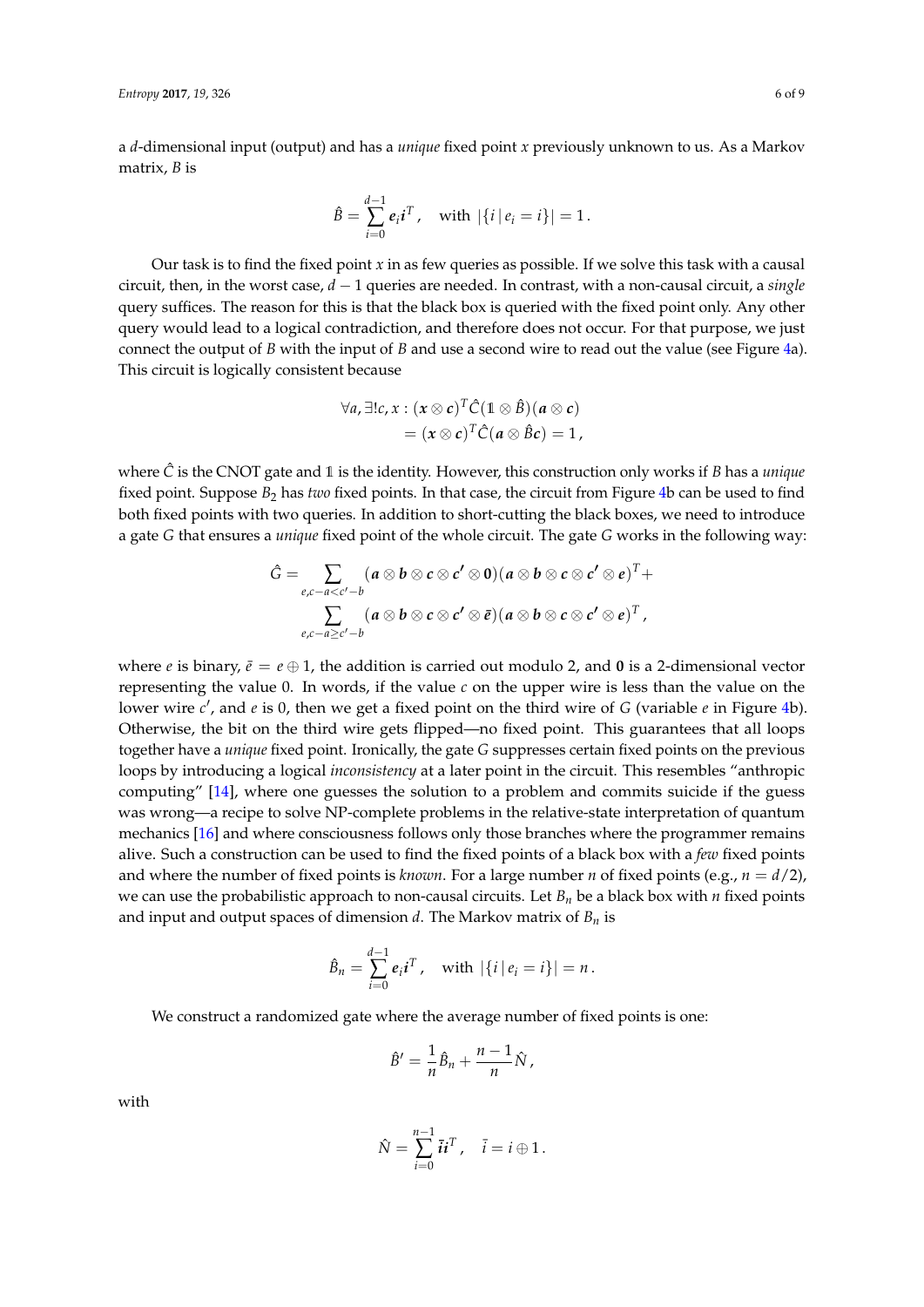The gate  $\hat{N}$  can be understood as a *d*-dimensional generalization of the NOT gate for bits: The input is increased by one modulo *d*. Such an  $\hat{N}$  has *no* fixed points. The mixture  $\hat{B}'$  is logically consistent, because

$$
\operatorname{Tr}\left(\frac{1}{n}\hat{B}_n + \frac{n-1}{n}\hat{N}\right) = \frac{1}{n}\operatorname{Tr}\hat{B}_n + \frac{n-1}{n}\operatorname{Tr}\hat{N} = 1.
$$

<span id="page-6-0"></span>This means that we can use the circuit from Figure [4a](#page-6-0) to find a random fixed point of *Bn*.



**Figure 4.** Fixed point search for a black box with one and a black box with two fixed points. (**a**) The output *x* is the fixed point *c* added to the input *a*. (**b**) Circuit for finding a fixed point for a black box with *two* fixed points.

We apply these tools to find solutions to instances of search problems with a *known* number of solutions, and where a guess for a solution can be verified efficiently by a verifier *V*. In other words, we can find solutions to NP search problems, yet where the number of solutions to an instance must be known to us in advance. Note that the following construction does not solve a decision problem, but rather *finds* the solution. Suppose an instance *I* to a problem Π has a *unique* solution. We replace the gate *B* of Figure [4a](#page-6-0) with a new gate V' that acts in the following way: it takes a guess *c* for a solution to  $\Pi(I)$  as input, and runs V to verify  $c$ . If V accepts  $c$ , then  $V'$  outputs  $c$ , and otherwise,  $V'$  outputs  $c \oplus 1$ , where the addition is carried out modulo *d*. Such a circuit has a unique fixed point *c* which equals the solution of Π(*I*). This, for instance, could be applied to a SAT formula, where a *unique* assignment of values to variables exist which make the formula true. Note that this approach does not prove an advantage in finding satisfying assignments for SAT formulas, even if the number of these satisfying assignments is previously known; currently, we do not know how difficult or easy it is to solve such instances *causally*.

## **5. Other Non-Causal Computational Models**

We briefly discuss non-causal Turing machines and non-causal billiard computers. A Turing machine *T* has a tape, a read/write head, and an internal state machine. After every read instruction, the state machine moves to the next internal state, and thereby decides what to write and where to move the head to. A non-causal Turing machine is a machine where parts of the tape are not "within time": "Future" (from the head's point of view) *write* instructions influence "past" *read* instructions. A symbol that is written at time *t* to position *j* could be read at time  $t' < t$  form position *j*; i.e., symbols can be read "before" they are written. As with other self-referential systems, this leads to problems that can be solved if we enforce the condition of logical consistency, as discussed above. Another issue is that multiple *write* instructions could *overwrite* the value on position *j*. This leaves open the question of what value is read. We can overcome this issue by running the Turing machine in a reversible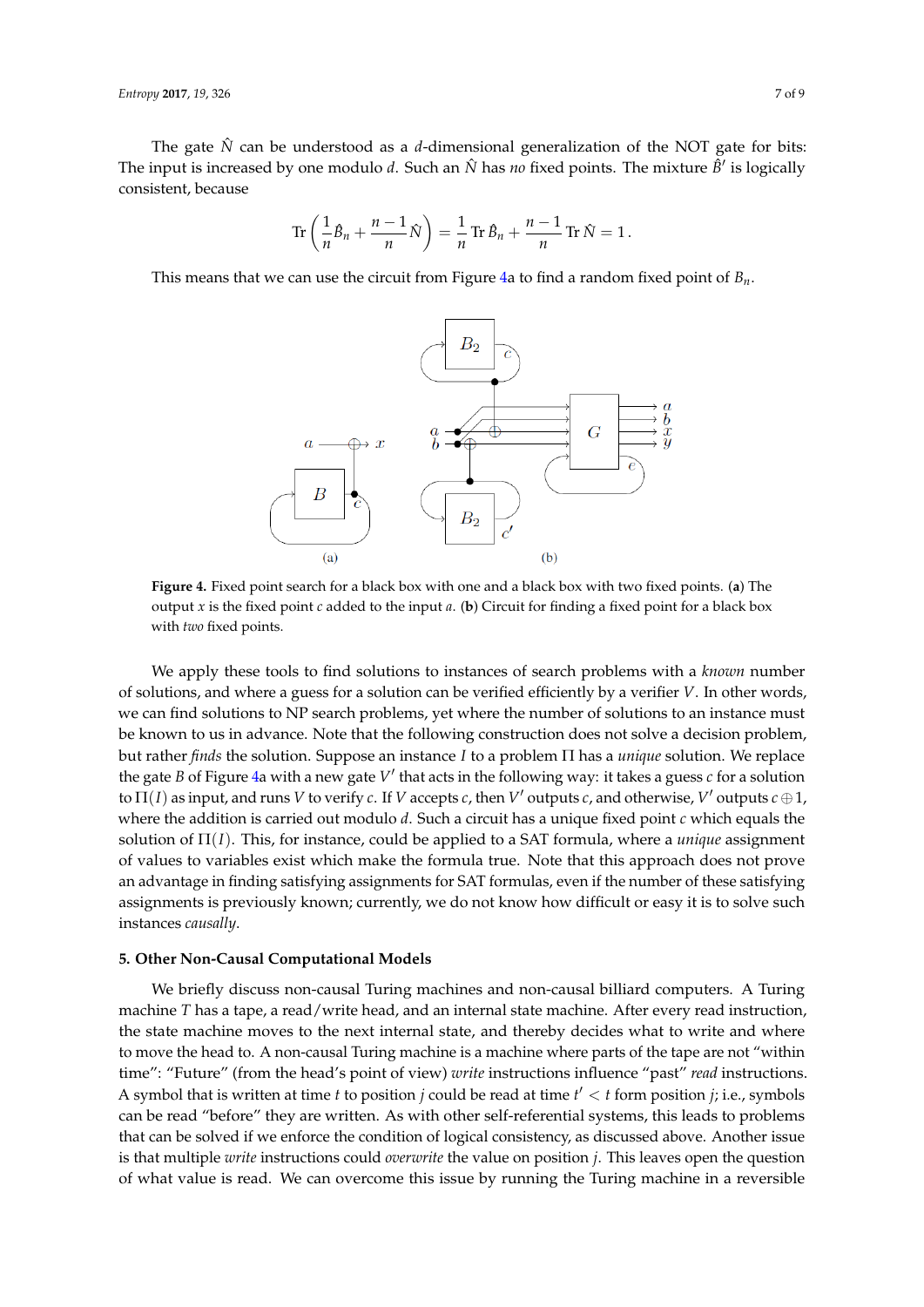fashion and by generating a history tape [\[17\]](#page-8-10), where *no* memory position gets overwritten. An example of a non-causal Turing machine is where the *history* tape is non-causal in the sense that symbols can be read "before" they are written.

The billiard computer is a model of computation on a billiard table [\[1\]](#page-7-0). Before the computation starts, obstacles are placed on the table in such a way that the induced reflections of the balls and the collisions among the balls result in the desired computation. A non-causal version of a billiard computer is a billiard table where the holes are connected with closed timelike curves (CTCs) [\[2\]](#page-7-1) that are logically consistent. Now, a billiard ball could also collide with its younger self; this introduces a non-causal effect. Echeverria, Klinkhammer, and Thorne [\[2\]](#page-7-1) showed that solutions to CTC-dynamics that are not overdetermined exist. However, all solutions that they found are underdetermined. The non-causal circuits presented in this work indicate that logically consistent non-causal billiard computers are also admissible.

#### **6. Conclusions and Open Questions**

We show that models of computation where parts of the output of a computation are (re)used as input to the *same* computation are logically possible. Furthermore, such a model of computation helps to solve certain tasks more efficiently. The question is how much more powerful this new model of computation is, and whether uncomputable tasks become computable when compared to the standard circuit model. A strong restriction of the model is that before one can find a fixed point, one needs to know the number of fixed points. For instance, if we want to find a satisfying assignment for a SAT formula *F* with variables  $x_0, x_1, \ldots$ , we first need to know the number of satisfying assignments—otherwise, we do not know how to construct the circuit. Ironically, this means that to solve a SAT problem without any promise, we first need to solve a problem that is believed to be much harder: a #SAT problem. One might want to apply the Valiant–Vazirani [\[18\]](#page-8-11) method to  $F' = F \vee (x_0 \wedge x_1 \wedge ...)$  to reduce the number of satisfying assignments to 1 (the reason why we modify *F* to *F'* is to guarantee satisfiability). The problem that we are left with is that we do *not* know whether the output F<sup>"</sup> of the Valiant–Vazirani method has a unique satisfying assignment or not—the reduction is probabilistic. Therefore, we cannot plug  $F''$  into a circuit like the one shown in Figure [4a](#page-6-0) to find the fixed point.

A model of computation similar to but more general than ours is based on Deutsch's [\[19\]](#page-8-12) CTCs. Aaronson and Watrous [\[20\]](#page-8-13) showed that the classical special case of Deutsch's model can solve problems in PSPACE efficiently. However, in Deutsch's model, in contrast to ours, the information antinomy arises. Deutsch mitigates this issue by defining that the value on the looping wire is the uniform mixture of all solutions. This introduces a non-linearity into Deutsch's model: the output of a circuit depends non-linearly on the input. A consequence of this is that—in the quantum version—quantum states can be cloned [\[21\]](#page-8-14). As it is linear, the model studied here is not exposed to such consequences.

**Acknowledgments:** We thank Mateus Araújo, Veronika Baumann, Cyril Branciard, Caslav Brukner, Fabio Costa, ˇ Paul Erker, Adrien Feix, Arne Hansen, Alberto Montina, Christopher Portmann, and Benno Salwey for helpful discussions. This work was supported by the Swiss National Science Foundation (SNF), the National Centre of Competence in Research "Quantum Science and Technology" (QSIT) and the COST action on Fundamental Problems in Quantum Physics.

**Author Contributions:** Ämin Baumeler carried out this research and wrote this article, which is also part of his Ph.D., based on discussions with Stefan Wolf. Both authors have read and approved the final manuscript.

**Conflicts of Interest:** The authors declare no conflict of interest.

#### **References**

- <span id="page-7-0"></span>1. Fredkin, E.; Toffoli, T. Conservative logic. *Int. J. Theor. Phys.* **1982**, *21*, 219–253.
- <span id="page-7-1"></span>2. Echeverria, F.; Klinkhammer, G.; Thorne, K.S. Billiard balls in wormhole spacetimes with closed timelike curves: Classical theory. *Phys. Rev. D* **1991**, *44*, 1077–1099.